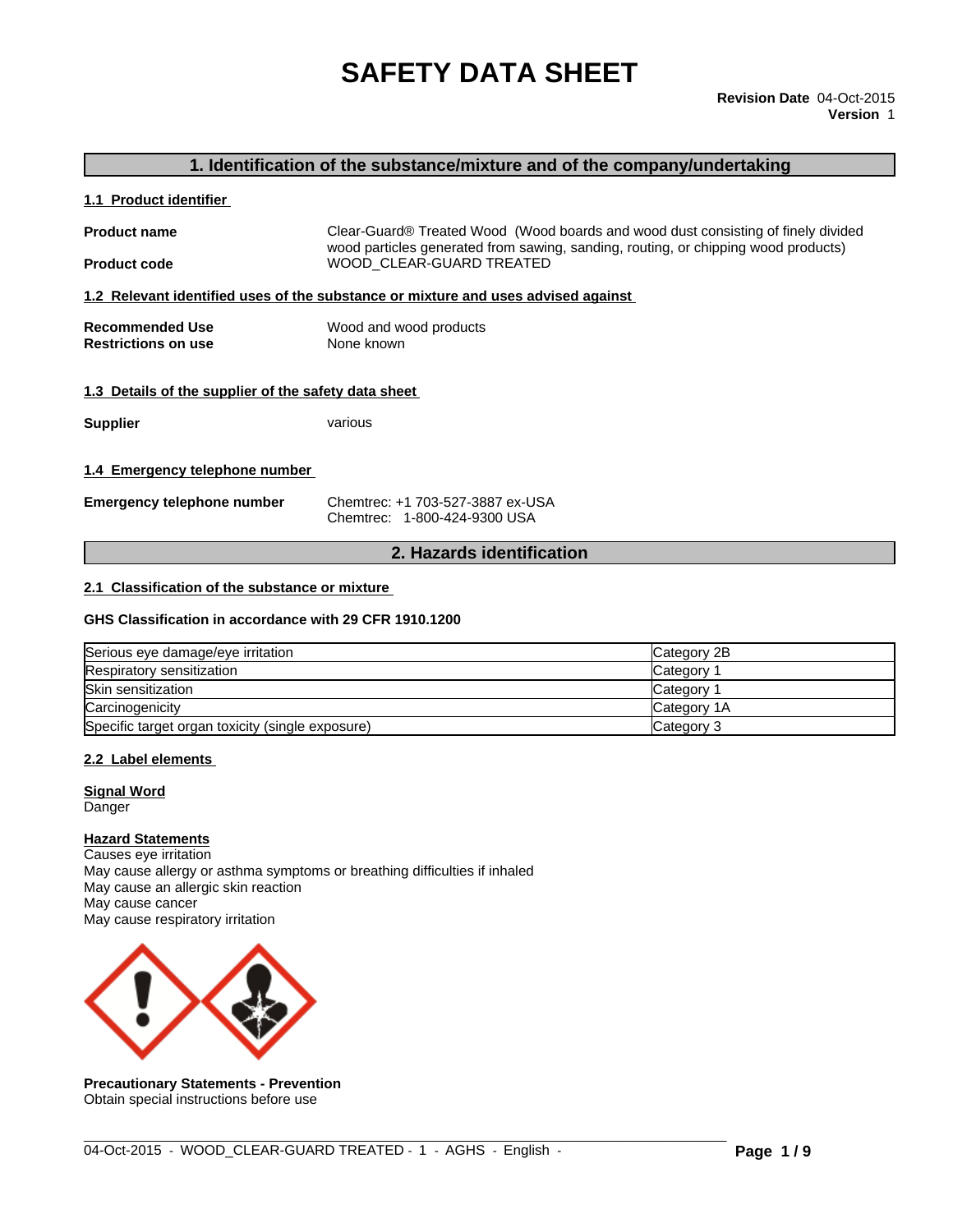WOOD\_CLEAR-GUARD TREATED - **Clear-Guard® Treated Wood (Wood boards and wood dust consisting of finely divided wood particles generated from sawing, sanding, routing, or chipping wood products)**

Do not handle until all safety precautions have been read and understood Wear protective gloves/protective clothing/eye protection/face protection Wash face, hands and any exposed skin thoroughly after handling Avoid breathing dust/fume/gas/mist/vapors/spray In case of inadequate ventilation wear respiratory protection Contaminated work clothing must not be allowed out of the workplace Use only outdoors or in a well-ventilated area

#### **Precautionary Statements - Response**

If exposed or concerned: Get medical advice/attention IF IN EYES: Rinse cautiously with water for several minutes. Remove contact lenses, if present and easy to do. Continue rinsing If eye irritation persists: Get medical advice/attention IF ON SKIN: Wash with plenty of water and soap If skin irritation or rash occurs: Get medical advice/attention Wash contaminated clothing before reuse If experiencing respiratory symptoms: Call a POISON CENTER or doctor IF INHALED: Remove person to fresh air and keep comfortable for breathing

#### **Precautionary Statements - Storage**

Store locked up Store in a well-ventilated place. Keep container tightly closed

#### **Precautionary Statements - Disposal**

Dispose of contents/container to an approved waste disposal plant

#### **2.3. Other Hazards Hazards not otherwise classified (HNOC)**

Combustible dust Dust can form an explosive mixture in air

#### **2.4 Other information**

This wood product is protected with one or more wood preservatives that are registered with the Environmental Protection Agency (EPA). The amounts of the preservatives on the dry wood are far below OSHA reportable limits. The presence of the preservatives in the treated wood and wood dust is not expected to affect the wood's inherent toxicity characteristics. Precautions for handling the dry protected wood are the same as the safe handling procedures used for untreated wood; however, treated wood products may not be used for animal bedding, mulch, food preparation surfaces, cooking or comfort fires, bathing enclosures or other similar uses.

**Unknown Acute Toxicity**  $\lt$  1% of the mixture consists of ingredient(s) of unknown toxicity

 $\overline{\phantom{a}}$  ,  $\overline{\phantom{a}}$  ,  $\overline{\phantom{a}}$  ,  $\overline{\phantom{a}}$  ,  $\overline{\phantom{a}}$  ,  $\overline{\phantom{a}}$  ,  $\overline{\phantom{a}}$  ,  $\overline{\phantom{a}}$  ,  $\overline{\phantom{a}}$  ,  $\overline{\phantom{a}}$  ,  $\overline{\phantom{a}}$  ,  $\overline{\phantom{a}}$  ,  $\overline{\phantom{a}}$  ,  $\overline{\phantom{a}}$  ,  $\overline{\phantom{a}}$  ,  $\overline{\phantom{a}}$ 

# **3. Composition/Information on Ingredients**

**Substance**  Not applicable **Mixture** 

| Chemical No.<br>Name | $\ddot{\phantom{1}}$                                                  | $M \sim I \sim h + 0$ |
|----------------------|-----------------------------------------------------------------------|-----------------------|
| .<br>Wood<br>dust    | <b>DD</b><br>$\cap \cap F$<br>، д.<br><br>πı<br>. <i>.</i> . <i>.</i> | 100<br>റ<br>ິບ        |

The exact percentage (concentration) of composition has been withheld as a trade secret.

#### **4. First aid measures**

#### **4.1 Description of first-aid measures**

**General advice If symptoms persist, call a physician.** 

**Eye contact IF IN EYES: Rinse cautiously with water for several minutes. Remove contact lenses, if** present and easy to do. Continue rinsing. Call a physician if irritation develops or persists.

 $\_$  ,  $\_$  ,  $\_$  ,  $\_$  ,  $\_$  ,  $\_$  ,  $\_$  ,  $\_$  ,  $\_$  ,  $\_$  ,  $\_$  ,  $\_$  ,  $\_$  ,  $\_$  ,  $\_$  ,  $\_$  ,  $\_$  ,  $\_$  ,  $\_$  ,  $\_$  ,  $\_$  ,  $\_$  ,  $\_$  ,  $\_$  ,  $\_$  ,  $\_$  ,  $\_$  ,  $\_$  ,  $\_$  ,  $\_$  ,  $\_$  ,  $\_$  ,  $\_$  ,  $\_$  ,  $\_$  ,  $\_$  ,  $\_$  ,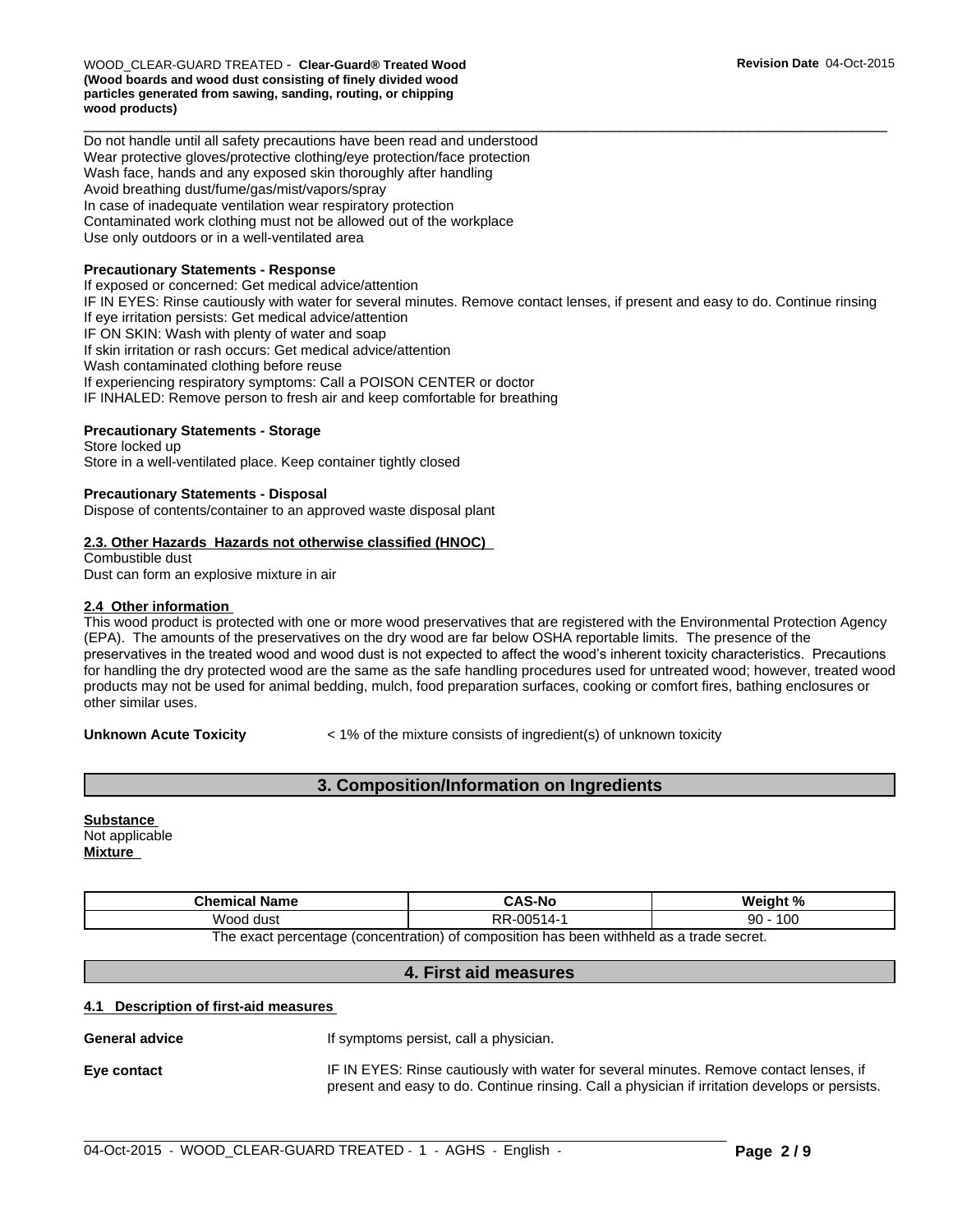WOOD\_CLEAR-GUARD TREATED - **Clear-Guard® Treated Wood (Wood boards and wood dust consisting of finely divided wood particles generated from sawing, sanding, routing, or chipping wood products)**

| <b>Skin contact</b> | Wash off immediately with soap and plenty of water. Remove all contaminated clothes and<br>shoes. Immediate medical attention is not required. Call a physician if irritation develops or<br>persists. |
|---------------------|--------------------------------------------------------------------------------------------------------------------------------------------------------------------------------------------------------|
| <b>Inhalation</b>   | Move to fresh air. Immediate medical attention is not required. Get medical attention if<br>symptoms occur. Call a physician if irritation develops or persists.                                       |
| <b>Ingestion</b>    | If swallowed, do not induce vomiting - seek medical advice.                                                                                                                                            |
|                     | 4.2 Most important symptoms and effects, both acute and delayed                                                                                                                                        |
| <b>Symptoms</b>     | See Section 2.2, Label Elements and/or Section 11, Toxicological effects.                                                                                                                              |
|                     |                                                                                                                                                                                                        |

#### **4.3 Indication of any immediate medical attention and special treatment needed**

**Notes to physician** Treat symptomatically.

# **5. Fire-Fighting Measures**

#### **5.1 Extinguishing media**

#### **Suitable extinguishing media**

Water spray, fog or regular foam Carbon dioxide (CO 2) Dry chemical

#### **Unsuitable Extinguishing Media** High volume water jet.

#### **5.2 Special hazards arising from the substance or mixture**

#### **Special Hazard**

Under certain conditions, a fine dust cloud of this material in air may cause a dust explosion if ignited, as when exposed to heat, sparks or open flame.

#### **Hazardous Combustion Products** No information available.

#### **Explosion Data**

**Sensitivity to Mechanical Impact** No information available.

**Sensitivity to Static Discharge** Fine dust dispersed in air, in sufficient concentrations, and in the presence of an ignition source is a potential dust explosion hazard. May be ignited by friction, heat, sparks or flames.

#### **5.3 Advice for firefighters**

As in any fire, wear self-contained breathing apparatus pressure-demand, MSHA/NIOSH (approved or equivalent) and full protective gear. Use personal protective equipment. Evacuate personnel to safe areas. Move non-burning material, as feasible, to a safe location as soon as possible. .

#### **6. Accidental Release Measures**

#### **6.1 Personal precautions, protective equipment and emergency procedures**

ELIMINATE all ignition sources (no smoking, flares, sparks or flames in immediate area). Dust Deposits should not be allowed to accumulate on surfaces, as these may form an explosive mixture if they are released into the atmosphere in sufficient concentration. Avoid dispersal of dust in the air (i.e., clearing dust surfaces with compressed air). Nonsparking tools should be used. Ensure adequate ventilation. Wear appropriate personal protective equipment, avoid direct contact.

### **6.2 Environmental precautions**

Avoid run off to waterways and sewers.

#### **6.3 Methods and materials for containment and cleaning up**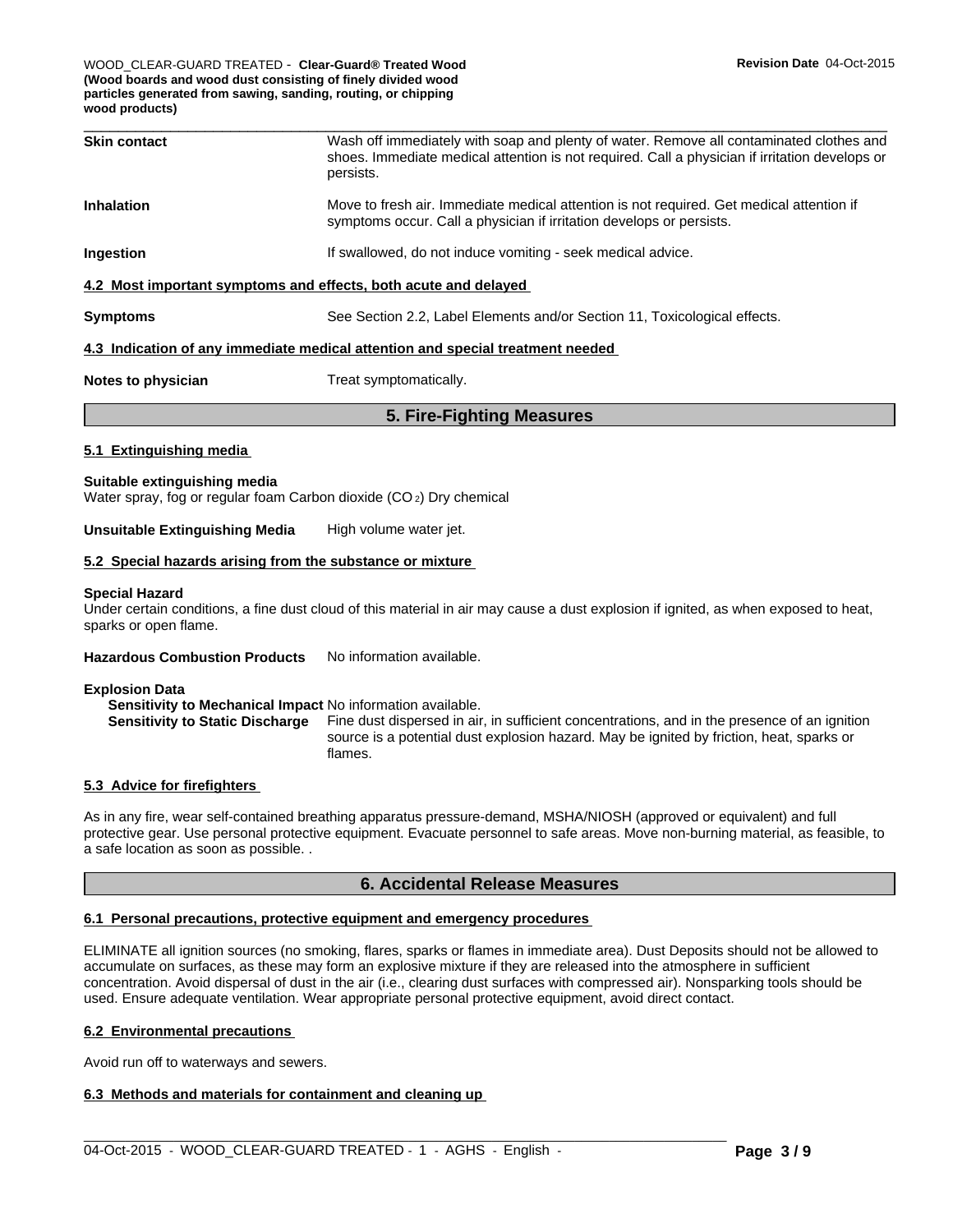$\overline{\phantom{a}}$  ,  $\overline{\phantom{a}}$  ,  $\overline{\phantom{a}}$  ,  $\overline{\phantom{a}}$  ,  $\overline{\phantom{a}}$  ,  $\overline{\phantom{a}}$  ,  $\overline{\phantom{a}}$  ,  $\overline{\phantom{a}}$  ,  $\overline{\phantom{a}}$  ,  $\overline{\phantom{a}}$  ,  $\overline{\phantom{a}}$  ,  $\overline{\phantom{a}}$  ,  $\overline{\phantom{a}}$  ,  $\overline{\phantom{a}}$  ,  $\overline{\phantom{a}}$  ,  $\overline{\phantom{a}}$ WOOD\_CLEAR-GUARD TREATED - **Clear-Guard® Treated Wood (Wood boards and wood dust consisting of finely divided wood particles generated from sawing, sanding, routing, or chipping wood products)**

| <b>Methods for Containment</b> | Prevent dust cloud. Prevent further leakage or spillage if safe to do so.                                                                 |
|--------------------------------|-------------------------------------------------------------------------------------------------------------------------------------------|
| Methods for cleaning up        | Avoid dust formation. Shovel or sweep up. Take precautionary measures against static<br>discharges. Use non-sparking tools and equipment. |

# **7. Handling and storage**

#### **7.1 Precautions for safe handling**

| Advice on safe handling                                          | Minimize dust generation and accumulation. Handle in accordance with good industrial<br>hygiene and safety practice. Keep away from open flames, hot surfaces and sources of<br>ignition. Take precautionary measures against static discharges. Ensure adequate<br>ventilation. No smoking. |
|------------------------------------------------------------------|----------------------------------------------------------------------------------------------------------------------------------------------------------------------------------------------------------------------------------------------------------------------------------------------|
| <b>Hygiene measures</b>                                          | Do not eat, drink or smoke when using this product. Remove and wash contaminated<br>clothing before re-use. Keep away from food, drink and animal feeding stuffs. Keep working<br>clothes separately.                                                                                        |
| 7.2 Conditions for safe storage, including any incompatibilities |                                                                                                                                                                                                                                                                                              |
| <b>Storage Conditions</b>                                        | Keep away from open flames, hot surfaces and sources of ignition. Store in a cool, dry area<br>away from potential sources of heat, open flames, sunlight or other chemicals. Do not store<br>near combustible materials.                                                                    |
| <b>Materials to Avoid</b>                                        | No materials to be especially mentioned.                                                                                                                                                                                                                                                     |
|                                                                  |                                                                                                                                                                                                                                                                                              |

# **8. Exposure controls/personal protection**

# **8.1 Exposure Guidelines**

| <b>Chemical Name</b> | <b>ACGIH TLV</b>         | <b>OSHA PEL</b>          | <b>British Columbia</b>  | <b>Alberta</b>           | Quebec                   | <b>Ontario TWAEV</b>      |
|----------------------|--------------------------|--------------------------|--------------------------|--------------------------|--------------------------|---------------------------|
| Wood dust            | TWA: $10 \text{ mg/m}^3$ | TWA: $15 \text{ mg/m}^3$ | TWA: $10 \text{ mg/m}^3$ | TWA: $5 \text{ mg/m}^3$  | TWA: $5 \text{ mg/m}^3$  | TWA: $5 \text{ mg/m}^3$   |
| RR-00514-1           | inhalable particles,     | total dust               | TWA: $3 \text{ mg/m}^3$  | TWA: $10 \text{ mg/m}^3$ | TWA: $10 \text{ mg/m}^3$ | TWA: $10 \text{ mg/m}^3$  |
|                      | recommended              | TWA: 5 mg/m $^3\,$       |                          | TWA: $3 \text{ mg/m}^3$  |                          | TWA: $3 \text{ mg/m}^3$   |
|                      | TWA: $3 \text{ mg/m}^3$  | respirable fraction      |                          |                          |                          | STEL: $10 \text{ mg/m}^3$ |
|                      | respirable particles,    |                          |                          |                          |                          |                           |
|                      | recommended              |                          |                          |                          |                          |                           |

# **8.2 Appropriate engineering controls**

**Engineering Measures** Provide appropriate exhaust ventilation at places where dust is formed. Use adequate ventilation to maintain airborne concentrations at levels below permissible or recommended occupational exposure limits.

# **8.3 Individual protection measures, such as personal protective equipment**

.

| <b>Eye/Face Protection</b>    | Safety glasses with side-shields.                                                                                                              |
|-------------------------------|------------------------------------------------------------------------------------------------------------------------------------------------|
| Skin and body protection      | Wear impervious gloves and/or clothing if needed to prevent contact with the material.<br>Remove and wash contaminated clothing before re-use. |
| <b>Respiratory protection</b> | If exposure limits are exceeded or irritation is experienced, NIOSH/MSHA approved<br>respiratory protection should be worn.                    |
| <b>Hygiene measures</b>       | See section 7 for more information                                                                                                             |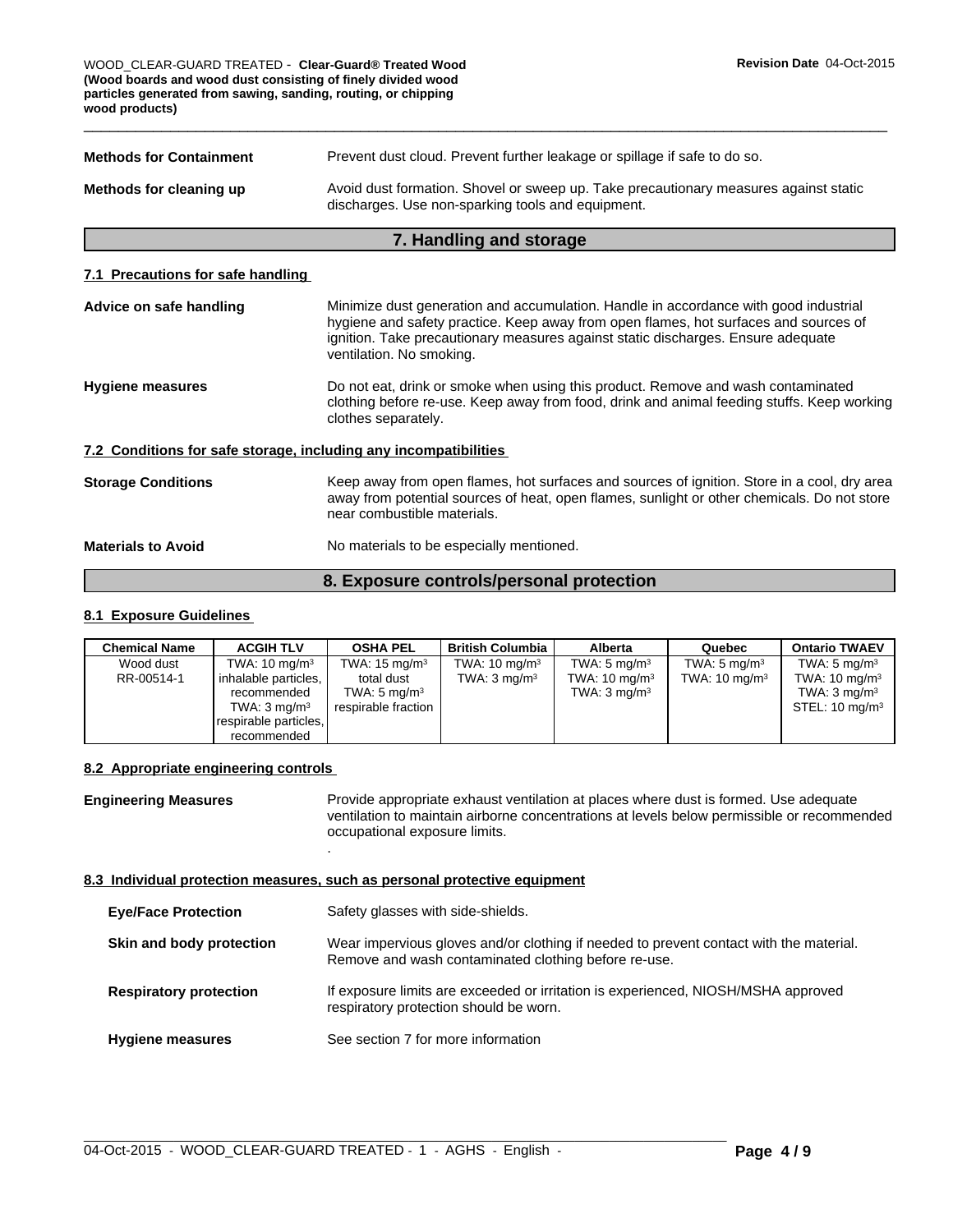$\overline{\phantom{a}}$  ,  $\overline{\phantom{a}}$  ,  $\overline{\phantom{a}}$  ,  $\overline{\phantom{a}}$  ,  $\overline{\phantom{a}}$  ,  $\overline{\phantom{a}}$  ,  $\overline{\phantom{a}}$  ,  $\overline{\phantom{a}}$  ,  $\overline{\phantom{a}}$  ,  $\overline{\phantom{a}}$  ,  $\overline{\phantom{a}}$  ,  $\overline{\phantom{a}}$  ,  $\overline{\phantom{a}}$  ,  $\overline{\phantom{a}}$  ,  $\overline{\phantom{a}}$  ,  $\overline{\phantom{a}}$ WOOD\_CLEAR-GUARD TREATED - **Clear-Guard® Treated Wood (Wood boards and wood dust consisting of finely divided wood particles generated from sawing, sanding, routing, or chipping wood products)**

# **9. Physical and chemical properties**

| 9.1 Information on basic physical and chemical properties |                          |                          |
|-----------------------------------------------------------|--------------------------|--------------------------|
| <b>Physical state</b>                                     | Solid                    |                          |
| Appearance                                                | No information available |                          |
| Color                                                     | various                  |                          |
| Odor                                                      | No information available |                          |
| <b>Odor Threshold</b>                                     | No information available |                          |
| <b>Property</b>                                           | Values                   | Remarks • Methods        |
| рH                                                        |                          | No information available |
| Melting/freezing point                                    |                          | No information available |
| <b>Boiling point/boiling range</b>                        |                          | No information available |
| <b>Flash Point</b>                                        | Not Applicable           | Not Applicable           |
| <b>Evaporation rate</b>                                   |                          | No information available |
| Flammability (solid, gas)                                 |                          | No information available |
| <b>Flammability Limits in Air</b>                         |                          |                          |
| upper flammability limit                                  |                          | No information available |
| lower flammability limit                                  |                          | No information available |
| Vapor pressure                                            |                          | No information available |
| Vapor density                                             |                          | No information available |
| <b>Specific Gravity</b>                                   |                          | No information available |
| <b>Water solubility</b>                                   |                          | No information available |
| Solubility in other solvents                              |                          | No information available |
| <b>Partition coefficient</b>                              |                          | No information available |
| <b>Autoignition temperature</b>                           |                          | No information available |
| <b>Decomposition temperature</b>                          |                          | No information available |
| <b>Viscosity, kinematic</b>                               |                          | No information available |
| Viscosity, dynamic                                        |                          | No information available |
| <b>Explosive properties</b>                               |                          | No information available |
| <b>Oxidizing Properties</b>                               |                          | No information available |

#### **9.2 Other information**

**Volatile organic compounds (VOC)** No information available **content**

# **10. Stability and Reactivity**

 $\_$  ,  $\_$  ,  $\_$  ,  $\_$  ,  $\_$  ,  $\_$  ,  $\_$  ,  $\_$  ,  $\_$  ,  $\_$  ,  $\_$  ,  $\_$  ,  $\_$  ,  $\_$  ,  $\_$  ,  $\_$  ,  $\_$  ,  $\_$  ,  $\_$  ,  $\_$  ,  $\_$  ,  $\_$  ,  $\_$  ,  $\_$  ,  $\_$  ,  $\_$  ,  $\_$  ,  $\_$  ,  $\_$  ,  $\_$  ,  $\_$  ,  $\_$  ,  $\_$  ,  $\_$  ,  $\_$  ,  $\_$  ,  $\_$  ,

#### **10.1 Reactivity**

No dangerous reaction known under conditions of normal use

#### **10.2 Chemical stability**

Stable under normal conditions

# **10.3 Possibility of hazardous reactions**

None under normal processing.

#### **10.4 Conditions to Avoid**

Dust formation. Avoid dust clouds or layers. Heat, flames and sparks.

#### **10.5 Incompatible Materials**

No materials to be especially mentioned.

#### **10.6 Hazardous Decomposition Products**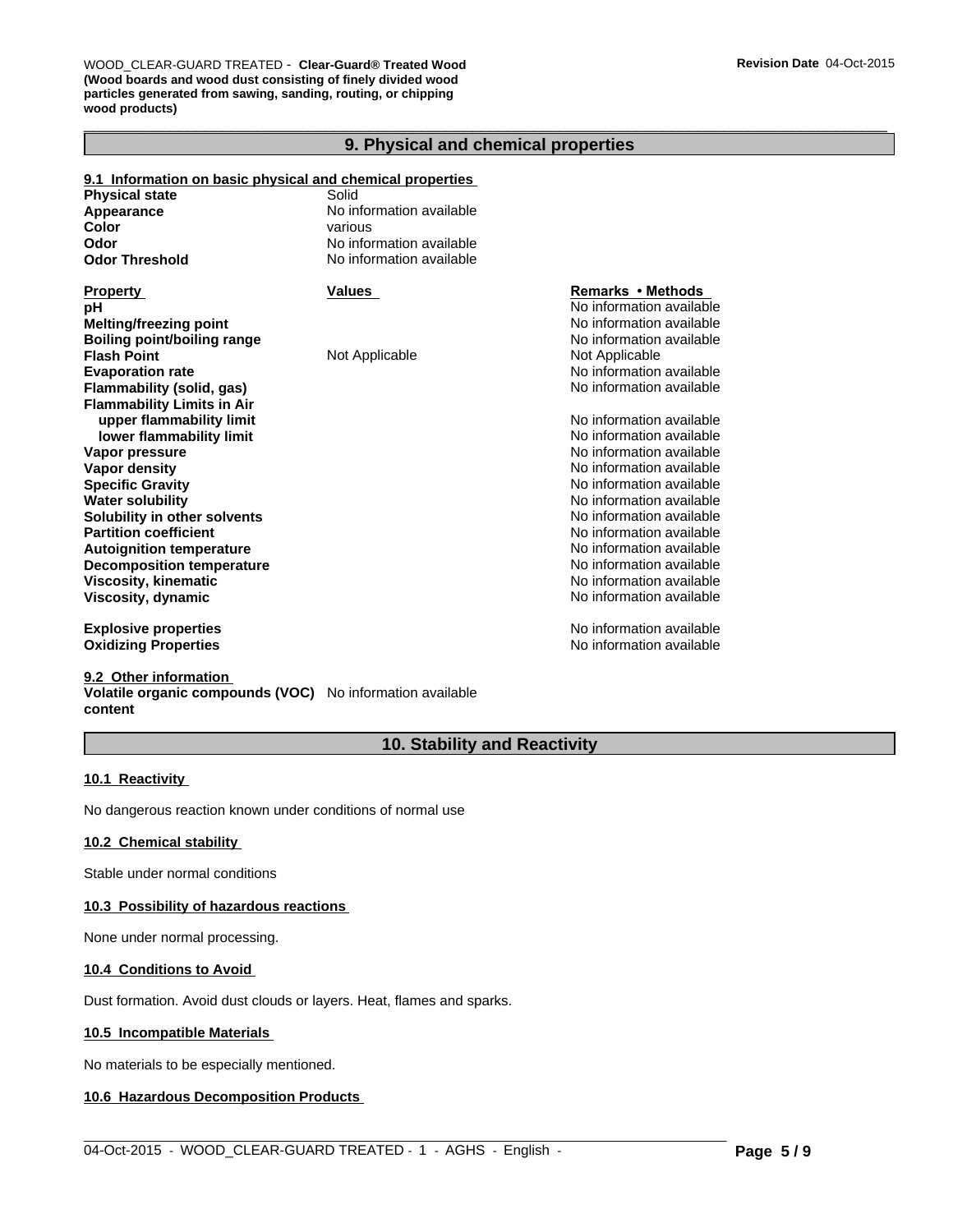Thermal decomposition can lead to release of irritating gases and vapors.

#### **11. Toxicological information**

#### **11.1 Acute toxicity**

#### **Numerical measures of toxicity: Product Information**

**Unknown Acute Toxicity**  $\leq 1\%$  of the mixture consists of ingredient(s) of unknown toxicity

#### **Numerical measures of toxicity: Component Information**

**11.2 Information on toxicological effects** 

#### **Skin corrosion/irritation**

Product Information • No information available Component Information • No information available

#### **Eye damage/irritation**

Product Information  $\overline{\cdot}$  No information available Component Information • No information available

# **Respiratory or skin sensitization**

Product Information • No information available Component Information • No information available

#### **Germ cell mutagenicity**

Product Information • No information available Component Information • No information available

#### **Carcinogenicity**

Product Information

• The table below indicates whether each agency has listed any ingredient as a carcinogen Component Information • Contains a known or suspected carcinogen

| <b>Chemical Name</b> | <b>ACGIH</b> | <b>IARC</b> | <b>NTP</b><br>. | <b>OSHA</b> |
|----------------------|--------------|-------------|-----------------|-------------|
| Wood dust<br>.       |              | Group       | Known           |             |
| RR-00514-            |              |             |                 |             |

 $\_$  ,  $\_$  ,  $\_$  ,  $\_$  ,  $\_$  ,  $\_$  ,  $\_$  ,  $\_$  ,  $\_$  ,  $\_$  ,  $\_$  ,  $\_$  ,  $\_$  ,  $\_$  ,  $\_$  ,  $\_$  ,  $\_$  ,  $\_$  ,  $\_$  ,  $\_$  ,  $\_$  ,  $\_$  ,  $\_$  ,  $\_$  ,  $\_$  ,  $\_$  ,  $\_$  ,  $\_$  ,  $\_$  ,  $\_$  ,  $\_$  ,  $\_$  ,  $\_$  ,  $\_$  ,  $\_$  ,  $\_$  ,  $\_$  ,

#### **Reproductive toxicity**

Product Information

• No information available

Component Information

• No information available

**STOT - single exposure**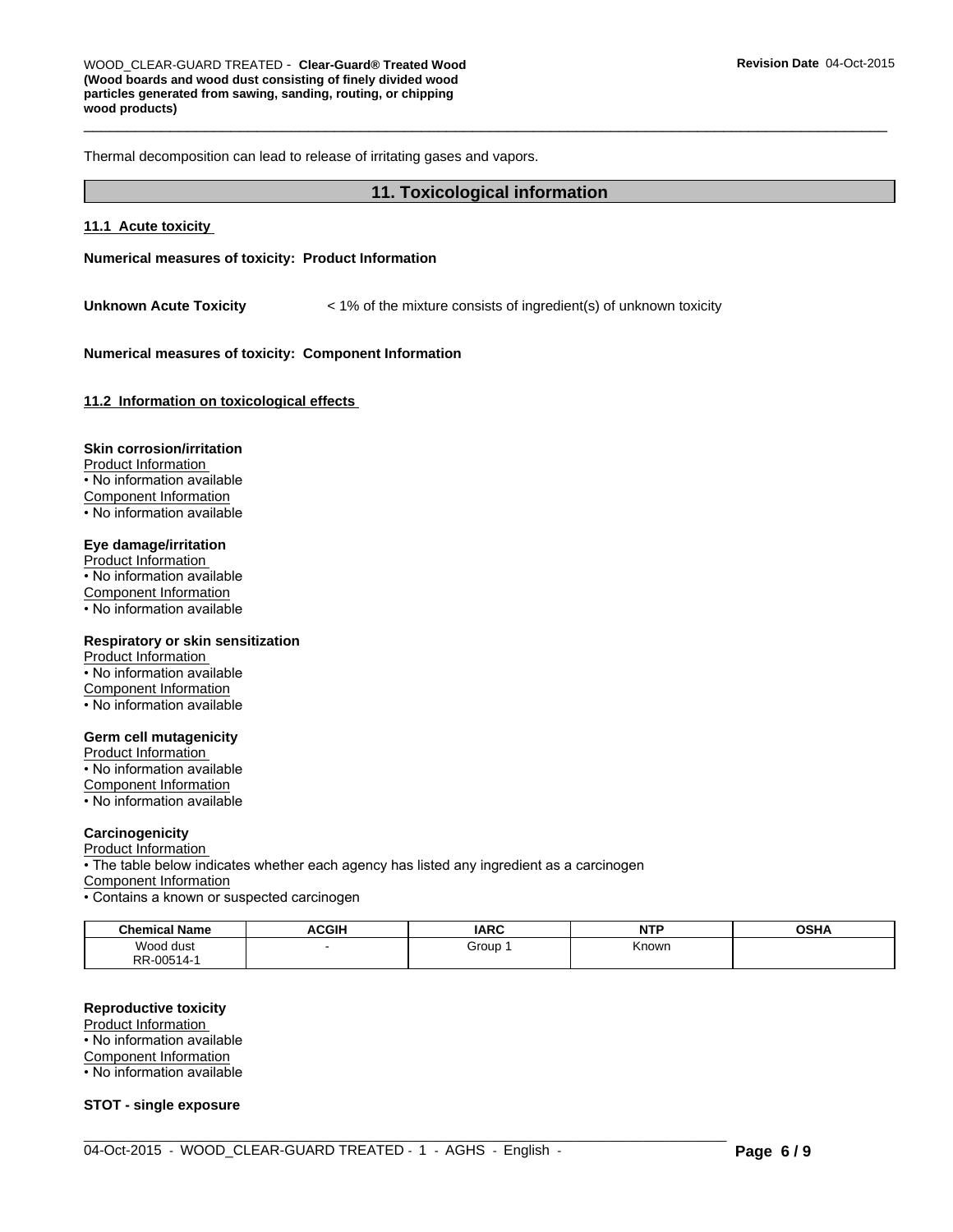$\overline{\phantom{a}}$  ,  $\overline{\phantom{a}}$  ,  $\overline{\phantom{a}}$  ,  $\overline{\phantom{a}}$  ,  $\overline{\phantom{a}}$  ,  $\overline{\phantom{a}}$  ,  $\overline{\phantom{a}}$  ,  $\overline{\phantom{a}}$  ,  $\overline{\phantom{a}}$  ,  $\overline{\phantom{a}}$  ,  $\overline{\phantom{a}}$  ,  $\overline{\phantom{a}}$  ,  $\overline{\phantom{a}}$  ,  $\overline{\phantom{a}}$  ,  $\overline{\phantom{a}}$  ,  $\overline{\phantom{a}}$ No information available

#### **STOT - repeated exposure** No information available

#### **Other adverse effects**

Product Information • No information available Component Information • No information available

# **Aspiration hazard**

Product Information • No information available Component Information • No information available

# **12. Ecological information**

# **12.1 Toxicity**

**Ecotoxicity No information available** 

100 % of the mixture consists of components(s) of unknown hazards to the aquatic environment

#### **Ecotoxicity effects**

# **12.2 Persistence and degradability**

No information available.

#### **12.3 Bioaccumulative potential**

Discharge into the environment must be avoided

#### **12.4 Mobility in soil**

No information available.

#### **12.5 Other adverse effects**

No information available

# **13. Disposal Considerations**

#### **13.1 Waste treatment methods**

Disposal should be in accordance with applicable regional, national and local laws and regulations.

# **14. Transport Information**

| DOT         | Not regulated |
|-------------|---------------|
| <b>MEX</b>  | Not regulated |
| <b>IMDG</b> | Not regulated |
| IATA        | Not regulated |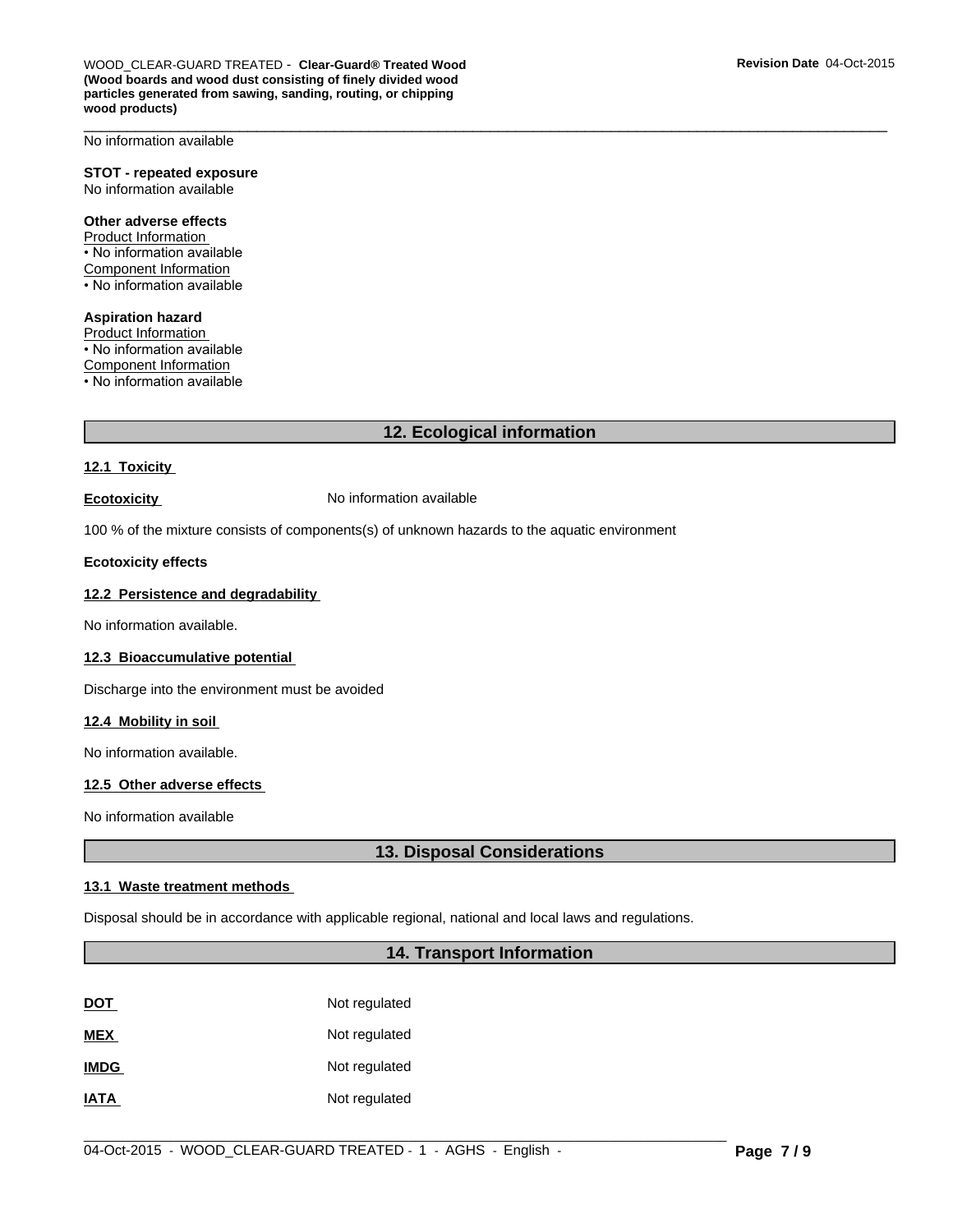# **15. Regulatory information**

# **15.1 International Inventories**

| <b>TSCA</b><br><b>DSL</b>   | Complies<br>Complies |
|-----------------------------|----------------------|
| <b>EINECS/ELINCS</b>        | -                    |
| <b>ENCS</b><br><b>IECSC</b> | -                    |
| <b>KECL</b>                 | -                    |
| <b>PICCS</b><br><b>AICS</b> | -<br>-               |
| <b>NZIoC</b>                | -                    |

**TSCA** - United States Toxic Substances Control Act Section 8(b) Inventory

**DSL** - Canadian Domestic Substances List

**EINECS/ELINCS** - European Inventory of Existing Chemical Substances/European List of Notified Chemical Substances

**PICCS** - Philippines Inventory of Chemicals and Chemical Substances

**ENCS** - Japan Existing and New Chemical Substances

**IECSC** - China Inventory of Existing Chemical Substances

**KECL** - Korean Existing and Evaluated Chemical Substances

**PICCS** - Philippines Inventory of Chemicals and Chemical Substances

**AICS** - Australian Inventory of Chemical Substances

**NZIoC** - New Zealand Inventory of Chemicals

## **15.2 U.S. Federal Regulations**

#### **SARA 313**

Section 313 of Title III of the Superfund Amendments and Reauthorization Act of 1986 (SARA). This product does not contain any chemicals which are subject to the reporting requirements of the Act and Title 40 of the Code of Federal Regulations, Part 372

#### **15.3 Pesticide Information**

Not applicable

#### **15.4 U.S. State Regulations**

#### **California Proposition 65**

This product contains the following Proposition 65 chemicals:

| <b>Chemical Name</b><br>Wood dust - RR-00514-1 |                                                                                                                                                                                                                                                                                                           |                              | <b>California Prop. 65</b><br>Carcinogen |                                           |
|------------------------------------------------|-----------------------------------------------------------------------------------------------------------------------------------------------------------------------------------------------------------------------------------------------------------------------------------------------------------|------------------------------|------------------------------------------|-------------------------------------------|
|                                                |                                                                                                                                                                                                                                                                                                           |                              |                                          |                                           |
|                                                |                                                                                                                                                                                                                                                                                                           | <b>16. Other information</b> |                                          |                                           |
| <b>NFPA</b>                                    | <b>Health Hazard 2</b>                                                                                                                                                                                                                                                                                    | <b>Flammability 1</b>        | <b>Instability 0</b>                     | <b>Physical and chemical</b><br>hazards - |
| HMIS                                           | Health Hazard 2*                                                                                                                                                                                                                                                                                          | <b>Flammability 1</b>        | <b>Physical Hazard 0</b>                 | Personal protection X                     |
| Legend:<br>Ceiling (C)                         | ACGIH (American Conference of Governmental Industrial Hygienists)<br>DOT (Department of Transportation)<br>EPA (Environmental Protection Agency)<br>IARC (International Agency for Research on Cancer)<br>International Air Transport Association (IATA)<br>International Maritime Dangerous Goods (IMDG) |                              |                                          |                                           |